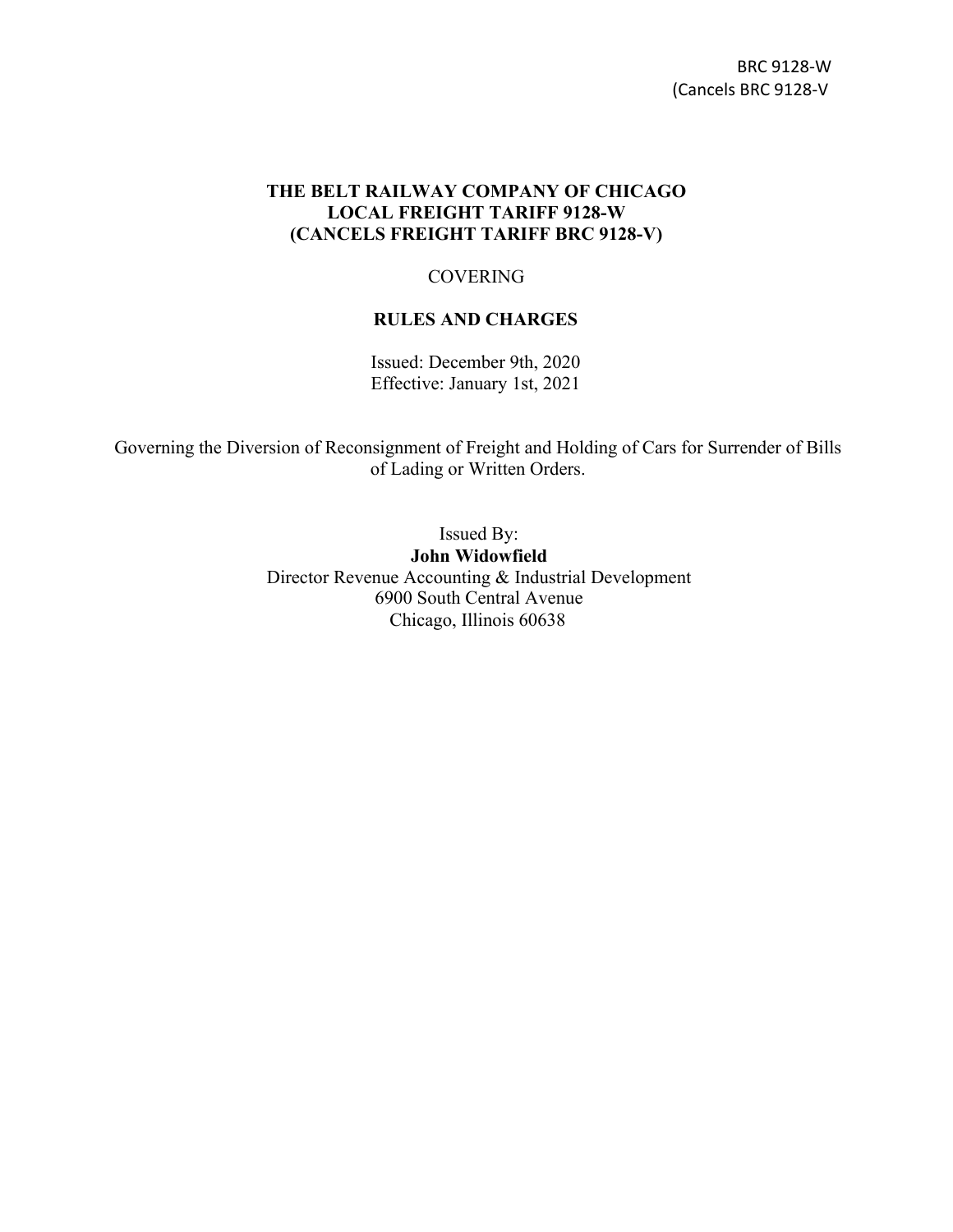| <b>ITEM</b> | <b>SUBJECT</b>       | <b>RULES AND CHARGES</b>                                   |
|-------------|----------------------|------------------------------------------------------------|
| 5           | <b>APPLICATION</b>   | (a) All carload traffic, including empty equipment on      |
|             |                      | its own wheels when moving on revenue billing, except      |
|             |                      | as stated under caption "EXCEPTIONS", may be               |
|             |                      | diverted or reconsigned, or held for surrender of bills of |
|             |                      | lading or written orders, as provided in Items 105, 110,   |
|             |                      | on this line, subject to the following rules, regulations  |
|             |                      | and charges.                                               |
|             |                      | (b) These rules apply to a car which is in the possession  |
|             |                      | of this line, or while on its public delivery or other     |
|             |                      | tracks, or while the car is on private or assigned sidings |
|             |                      | connected with this line.                                  |
|             |                      | (c) When an order under these rules is received by this    |
|             |                      | line, diligent effort will be made to locate the car and   |
|             |                      | effect the change desired while on this line, but such     |
|             |                      | line will not be responsible for failure to effect the     |
|             |                      | change ordered unless such failure is due to the error or  |
|             |                      | negligence of its employees.                               |
|             |                      | (d) Freight will be considered as loaded on or in one car  |
|             |                      | when:                                                      |
|             |                      | (a) the length of same requires the use of more than       |
|             |                      | one car or                                                 |
|             |                      | (b) two cars are furnished in lieu of a single car         |
|             |                      | ordered by the shipper, or                                 |
|             |                      | (c) The applicable classification of tariffs lawfully on   |
|             |                      | file with the Interstate Commerce or state Commissions     |
|             |                      | authorize the application of carload rates on freight in   |
|             |                      | excess of full carloads.                                   |
|             |                      | (e) If an order is received by this line and is            |
|             |                      | subsequently changed or canceled by the consignor,         |
|             |                      | consignee, owner or carrier delivering the car to the      |
|             |                      | BRC in switch movement before the car has been             |
|             |                      | moved in execution of the order, it will not constitute a  |
|             |                      | diversion or reconsignment order under these rules, and    |
|             |                      | only the order governing and the charge applicable to      |
|             |                      | the subsequent order under which the car is moved will     |
|             |                      | be applied.                                                |
| 10          | <b>DEFINITION OF</b> | The term "Diversion" or "Reconsignment" means:             |
|             | <b>TERMS</b>         | (a) a change in the name of the consignee;                 |
|             |                      | (b) a change in the name of the consignor;                 |
|             |                      | (c) a change in the destination;                           |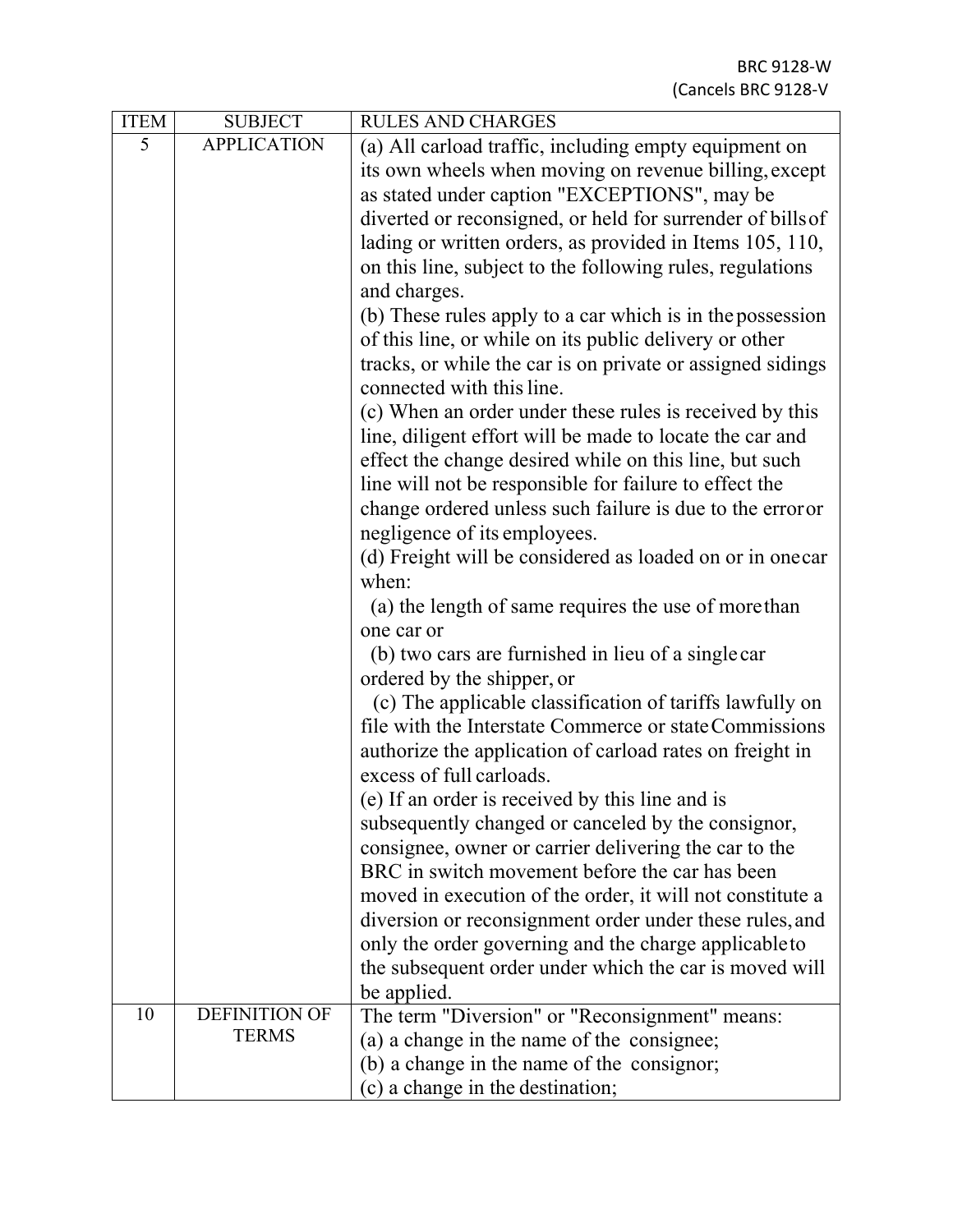| 15<br><b>CONDITIONS</b><br>The services herein authorized are subject to the<br>following conditions:<br>(a) That shipment has not broken bulk except such as<br>incident to an inspection thereof (see NOTE);<br>NOTE.--The term "broken bulk" as used herein is not<br>to be construed as applying to the removal of samples<br>of the lading of the cars for such purposes as<br>inspection, grading or testing (provided such samples<br>are not removed from the premises or property of this<br>line), nor to carload shipments stopped in transit under<br>tariff authority to partly unload or to complete loading.<br>(b) An order for diversion or reconsignment will not be<br>accepted under these rules at or to a station or to a point<br>of delivery against which an embargo is in force, but a<br>shipment made under an authorized permit is not<br>subject to this condition;<br>(c) On a "Straight" bill of lading consignment, the<br>original bill of lading should be surrendered or other<br>proof of ownership established. Except as otherwise<br>provided in Item 105, on a shipment consigned "To<br>Order" an order to divert or reconsign under these rules<br>will not be effective until the original bill of lading is<br>surrendered for cancellation, endorsement, or exchange,<br>or in its absence, satisfactory bond of indemnity<br>executed in lieu thereof, or other approved security<br>given;<br>(d) A request for diversion or reconsignment must be<br>made or confirmed in writing, and an order for |
|------------------------------------------------------------------------------------------------------------------------------------------------------------------------------------------------------------------------------------------------------------------------------------------------------------------------------------------------------------------------------------------------------------------------------------------------------------------------------------------------------------------------------------------------------------------------------------------------------------------------------------------------------------------------------------------------------------------------------------------------------------------------------------------------------------------------------------------------------------------------------------------------------------------------------------------------------------------------------------------------------------------------------------------------------------------------------------------------------------------------------------------------------------------------------------------------------------------------------------------------------------------------------------------------------------------------------------------------------------------------------------------------------------------------------------------------------------------------------------------------------------------------------------------------------|
| diversion or reconsignment which specified that<br>through rate is to be protected will not be construed as<br>obligating carriers to protect other than the lawfulrate<br>and charges under these rules. (See Item 30);<br>When an order for diversion or reconsignment requires<br>the application of a rate and/or route which cannot be                                                                                                                                                                                                                                                                                                                                                                                                                                                                                                                                                                                                                                                                                                                                                                                                                                                                                                                                                                                                                                                                                                                                                                                                          |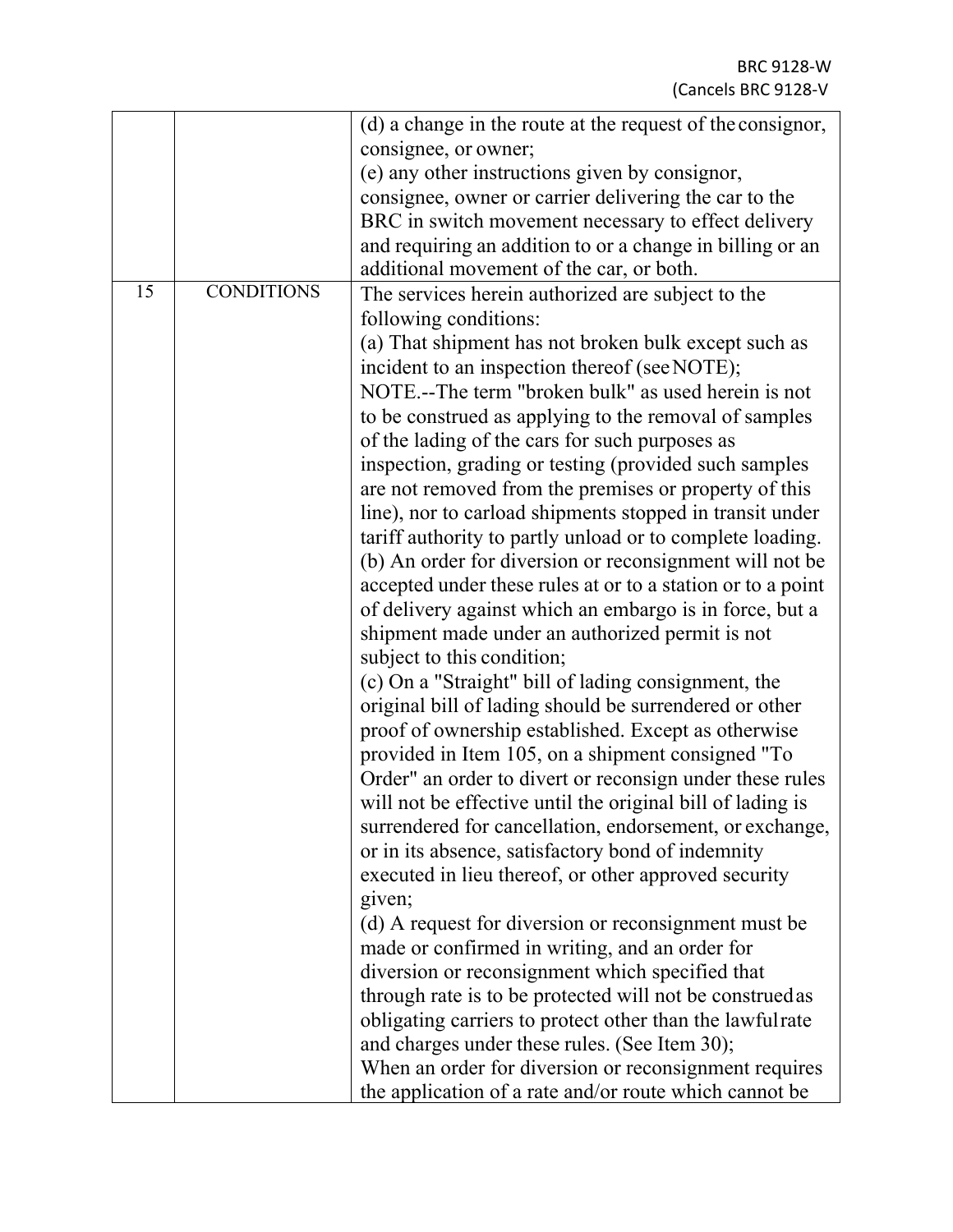|    |                   | lawfully applied via the point at which the diversion or<br>reconsignment is made, prompt notice shall be given to<br>the party requesting the diversion or reconsignment;<br>and unless such order also contains the alternative of<br>forwarding car as originally billed the car will be<br>stopped for orders subject to the provisions of Item 60;<br>(e) That no back haul is involved except as expressly<br>provided in Item 95;<br>(f) All charges against the property, whether accrued or<br>accruing under these rules or otherwise, must be paid,<br>or guaranteed to the satisfaction of the carrier, by the<br>party or parties requesting the diversion or<br>reconsignment before car is diverted or reconsigned.                                                                                                                                                                                                                                                                                                                                                                                                                                                                                                                                                                                                                                                                                                                                                                                        |
|----|-------------------|---------------------------------------------------------------------------------------------------------------------------------------------------------------------------------------------------------------------------------------------------------------------------------------------------------------------------------------------------------------------------------------------------------------------------------------------------------------------------------------------------------------------------------------------------------------------------------------------------------------------------------------------------------------------------------------------------------------------------------------------------------------------------------------------------------------------------------------------------------------------------------------------------------------------------------------------------------------------------------------------------------------------------------------------------------------------------------------------------------------------------------------------------------------------------------------------------------------------------------------------------------------------------------------------------------------------------------------------------------------------------------------------------------------------------------------------------------------------------------------------------------------------------|
| 20 | <b>EXCEPTIONS</b> | NO DIVERSION OR RECONSIGNMENT CHARGE<br><b>WILL BE MADE:</b><br>(a) For a single diversion or reconsignment if order for<br>such diversion or reconsignment is received by local<br>freight agent at initial billing point in time to permit<br>instructions to be given to yard employees before car<br>leaves the yard at such initial billing point;<br>(b) Where the car is placed for delivery at destination,<br>and an order for the delivery of the contents thereof to<br>other than the billed consignee is or has been presented<br>to and accepted by the agent of this line at destination,<br>and no additional movement of the car is required;<br>(c) Where a change in route is made necessary by<br>embargo placed against the billed destination or route<br>thereto subsequent to acceptance of the car by carrier at<br>point of origin;<br>(d) Where all charges have been paid to billed<br>destination and delivery accepted, and a new bill of<br>lading (not an exchange bill of lading) issued to a new<br>destination on basis of the rate (not proportional<br>reshipping, or transshipping rate applicable on traffic<br>originating beyond the new point of origin) applicable<br>from the new point of origin shown in the new bill of<br>lading, and without any carrier or agent of the carrier<br>acting for the shipper. Such transaction will not be<br>considered as a diversion or reconsignment under these<br>rules.<br>(e) When the combination of tariff rates applicable on a |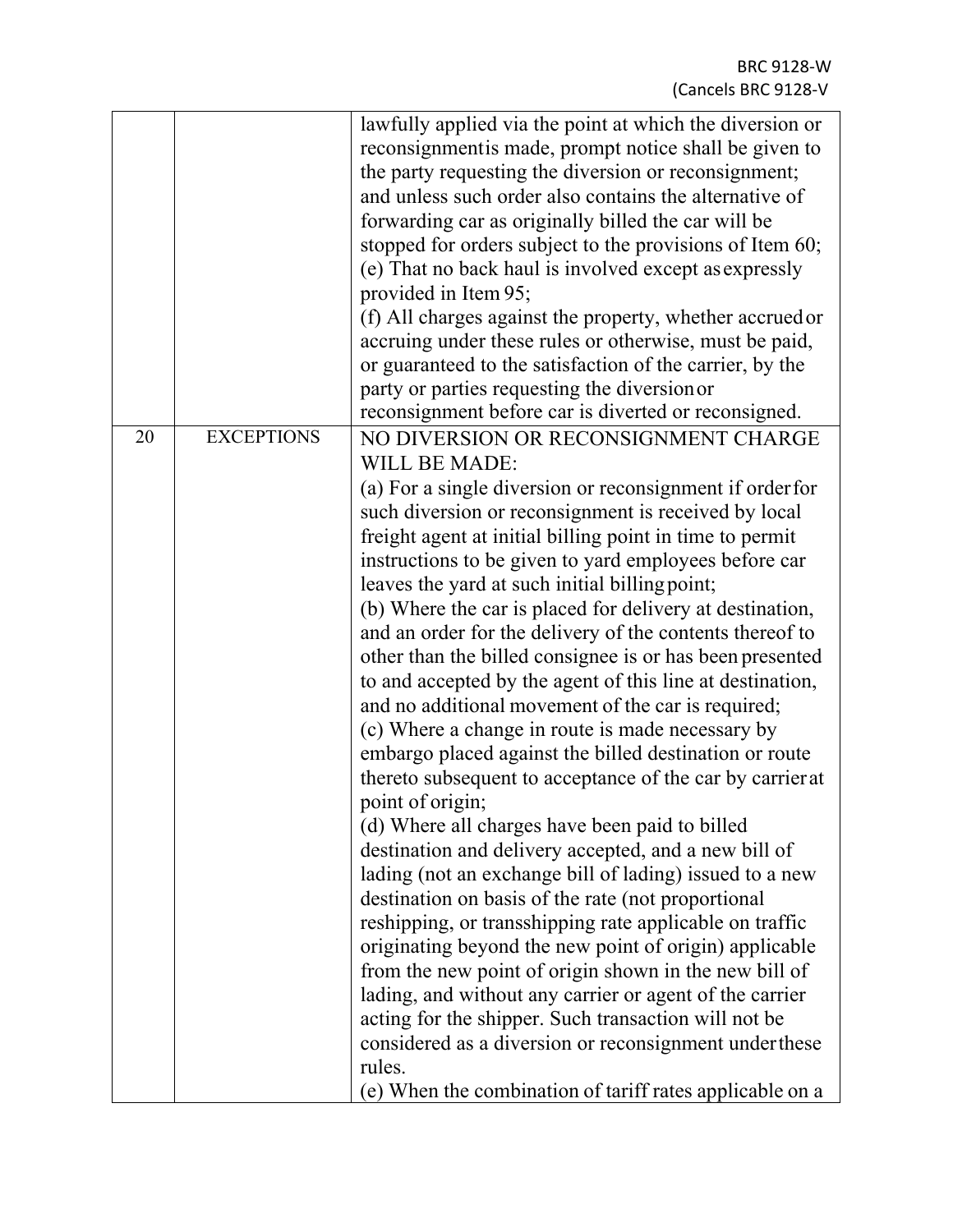|    |                                                        | shipment terminating at and on a shipment originating<br>at the point of diversion or reconsignment is charged.                                                                                                                                                                                                                                                                                                                                                                                                                                                                                                                                                                                                                                                                                                                                                                                                                                                                                                                                                                                                         |
|----|--------------------------------------------------------|-------------------------------------------------------------------------------------------------------------------------------------------------------------------------------------------------------------------------------------------------------------------------------------------------------------------------------------------------------------------------------------------------------------------------------------------------------------------------------------------------------------------------------------------------------------------------------------------------------------------------------------------------------------------------------------------------------------------------------------------------------------------------------------------------------------------------------------------------------------------------------------------------------------------------------------------------------------------------------------------------------------------------------------------------------------------------------------------------------------------------|
| 25 | <b>TRANSFER OF</b><br><b>WAYBILLS</b>                  | Transfers and waybills covering a car diverted or<br>reconsigned under these rules, also freight bills where<br>the reconsignment charge is to be collected from the<br>consignee, should bear separate notation stating where<br>and when the diversion or reconsignmentwas affected,<br>and what charges, if any were assessed.                                                                                                                                                                                                                                                                                                                                                                                                                                                                                                                                                                                                                                                                                                                                                                                       |
| 30 | <b>APPLICATION OF</b><br><b>FREIGHT RATES</b>          | Where the through rate is authorized under rules, it is<br>the applicable rate (local rate, joint rate, or combination<br>of rates including intermediate rates) in effect on date<br>of shipment from point of origin over the route of<br>movement via the diversion or reconsignment point to<br>final destination. (See Item 45).                                                                                                                                                                                                                                                                                                                                                                                                                                                                                                                                                                                                                                                                                                                                                                                   |
| 35 | <b>DEMURRAGE</b><br><b>AND TRACK</b><br><b>STORAGE</b> | Cars stopped, diverted or reconsigned under these rules<br>also will be subject to demurrage and track storage<br>charges lawfully in effect at the point where stopping,<br>diversion or reconsignment is accomplished.                                                                                                                                                                                                                                                                                                                                                                                                                                                                                                                                                                                                                                                                                                                                                                                                                                                                                                |
| 40 | <b>SWITCHING</b><br><b>CHARGES</b>                     | If an order under these rules is affected after arrival of a<br>car at the billed destination and after such car has been<br>delivered to a connecting road, which necessitates the<br>return of the car to this line or the movement to another<br>or different connecting line, the published switching<br>charge (see Note) of such connecting road or roads will<br>be in addition to the other charges provided herein.<br>Where the combination of local or proportional rates is<br>applied to and from the diversion or reconsignment<br>point, switching charges at such point will be added or<br>absorbed to the same extent as is authorized in<br>connection with the rate to and the rate from the<br>diversion or reconsignment point.<br>NOTE.--This carrier will assess a charge of \$232.00 per<br>car when it has no published switching charge for a<br>switching service which it performs in the necessary<br>movement of a diverted or reconsigned car handled<br>under the diversion or reconsignment rules of<br>connecting road-haulcarriers; and such charge will<br>accrue to this carrier. |
| 45 | <b>CHANGE IN</b><br><b>DESTINATION</b>                 | (a) Only one change in destination at the applicable rate<br>(see Item 30) from point of origin to final destination                                                                                                                                                                                                                                                                                                                                                                                                                                                                                                                                                                                                                                                                                                                                                                                                                                                                                                                                                                                                    |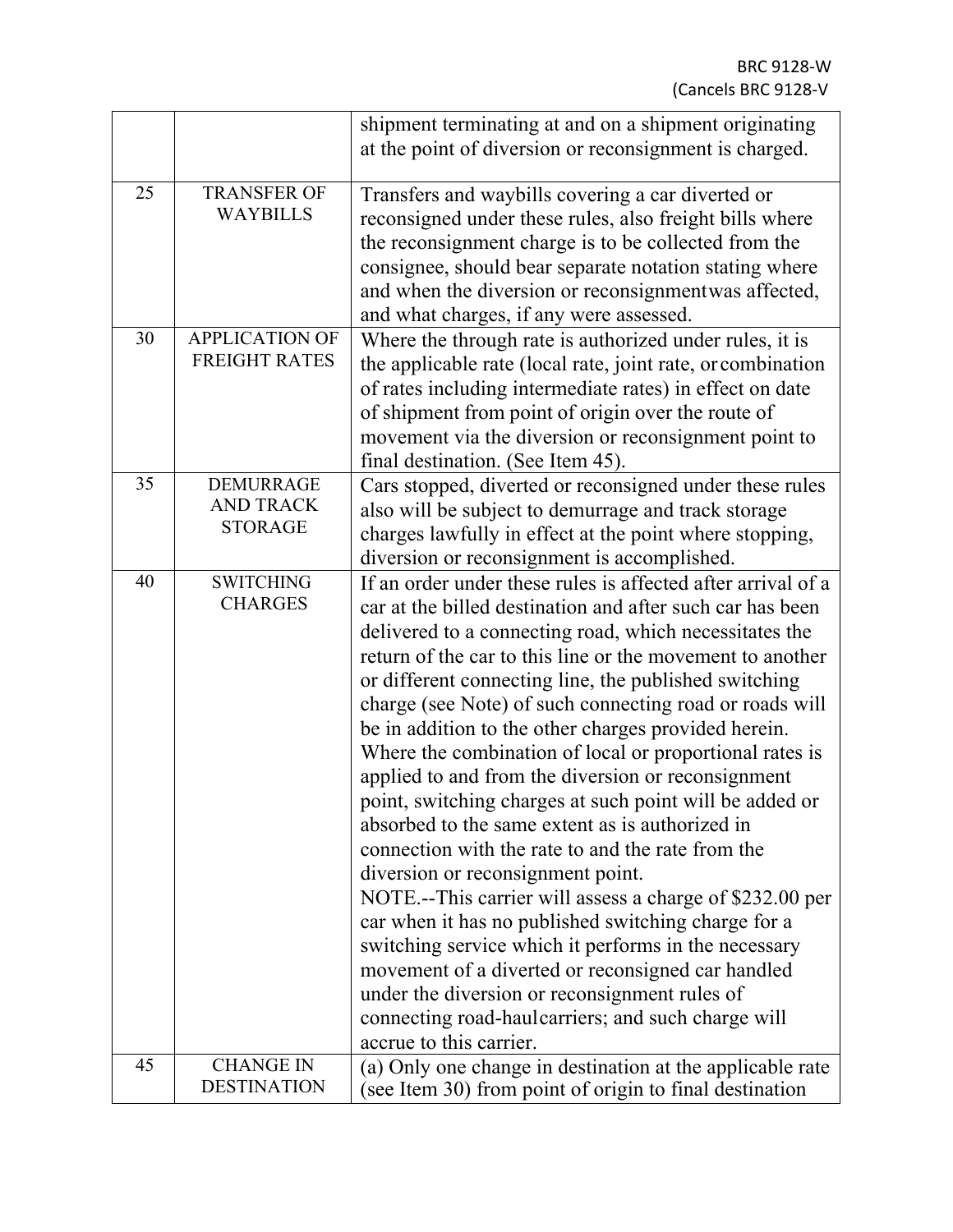|    |                                                                  | will be permitted by this line under these rules, and<br>then only provided the car has not had a previous<br>change in destination while on the line of other carriers<br>after leaving the initial billing point (see Item 60).<br>(b) Except as provided in paragraph (c) of this rule, if,<br>after car has had one change in destination after leaving<br>the initial billing point, the destination is again changed<br>upon request of consignor, consignee, or owner, the<br>shipment will be treated as a new shipment from the<br>point at which the second or subsequent change in<br>destination is accomplished and will be subject to the<br>tariff rates to and from such point applicable on a<br>shipment terminating at and on a shipment originating<br>at such point, plus all charges previously accrued.<br>(c) If a car is stopped short of the billed destination<br>after it has had one change in destination, it will be<br>subject to the tariff rates applicable on a shipment<br>terminating at and on a shipment originating at the<br>point at which the first change in destination was<br>accomplished, plus all charges previously accrued.<br>(d) If a car which has had one previous change in<br>destination is stopped at a point short of the billed<br>destination for the purpose of partial unloading under<br>proper tariff authority, and is there completely<br>unloaded, the transaction will not be considered as a<br>second change in destination under paragraph $(b)$ or $(c)$<br>of this rule, but a charge of \$116.00 per car will be<br>assessed, plus all charges previously accrued, and the<br>point of unloading will be considered the final<br>destination in rating the shipment. |
|----|------------------------------------------------------------------|--------------------------------------------------------------------------------------------------------------------------------------------------------------------------------------------------------------------------------------------------------------------------------------------------------------------------------------------------------------------------------------------------------------------------------------------------------------------------------------------------------------------------------------------------------------------------------------------------------------------------------------------------------------------------------------------------------------------------------------------------------------------------------------------------------------------------------------------------------------------------------------------------------------------------------------------------------------------------------------------------------------------------------------------------------------------------------------------------------------------------------------------------------------------------------------------------------------------------------------------------------------------------------------------------------------------------------------------------------------------------------------------------------------------------------------------------------------------------------------------------------------------------------------------------------------------------------------------------------------------------------------------------------------------------------------------------------------------------------------------------|
| 50 | <b>CHANGE IN</b><br><b>NAME OF</b><br><b>CONSIGNOR</b>           | A change in the name of the consignor with no other<br>change in billing instructions will be permitted at a<br>charge of \$116.00 per car.                                                                                                                                                                                                                                                                                                                                                                                                                                                                                                                                                                                                                                                                                                                                                                                                                                                                                                                                                                                                                                                                                                                                                                                                                                                                                                                                                                                                                                                                                                                                                                                                      |
| 55 | <b>DIVERSION OR</b><br><b>RECONSIGNMENT</b><br><b>IN TRANSIT</b> | If a car is diverted or reconsigned in transit prior to<br>arrival at original destination, the through rate (Item 30)<br>will be applied, plus a charge of \$116.00 per car for<br>such service.                                                                                                                                                                                                                                                                                                                                                                                                                                                                                                                                                                                                                                                                                                                                                                                                                                                                                                                                                                                                                                                                                                                                                                                                                                                                                                                                                                                                                                                                                                                                                |
| 60 | <b>STOPPING IN</b><br><b>TRANSIT</b>                             | (a) Except as otherwise provided in Item 45, if on<br>request of consignor, consignee or owner; a caris<br>stopped for orders for the purpose of delivery or<br>diversion or reconsignment or reforwarding prior to the                                                                                                                                                                                                                                                                                                                                                                                                                                                                                                                                                                                                                                                                                                                                                                                                                                                                                                                                                                                                                                                                                                                                                                                                                                                                                                                                                                                                                                                                                                                          |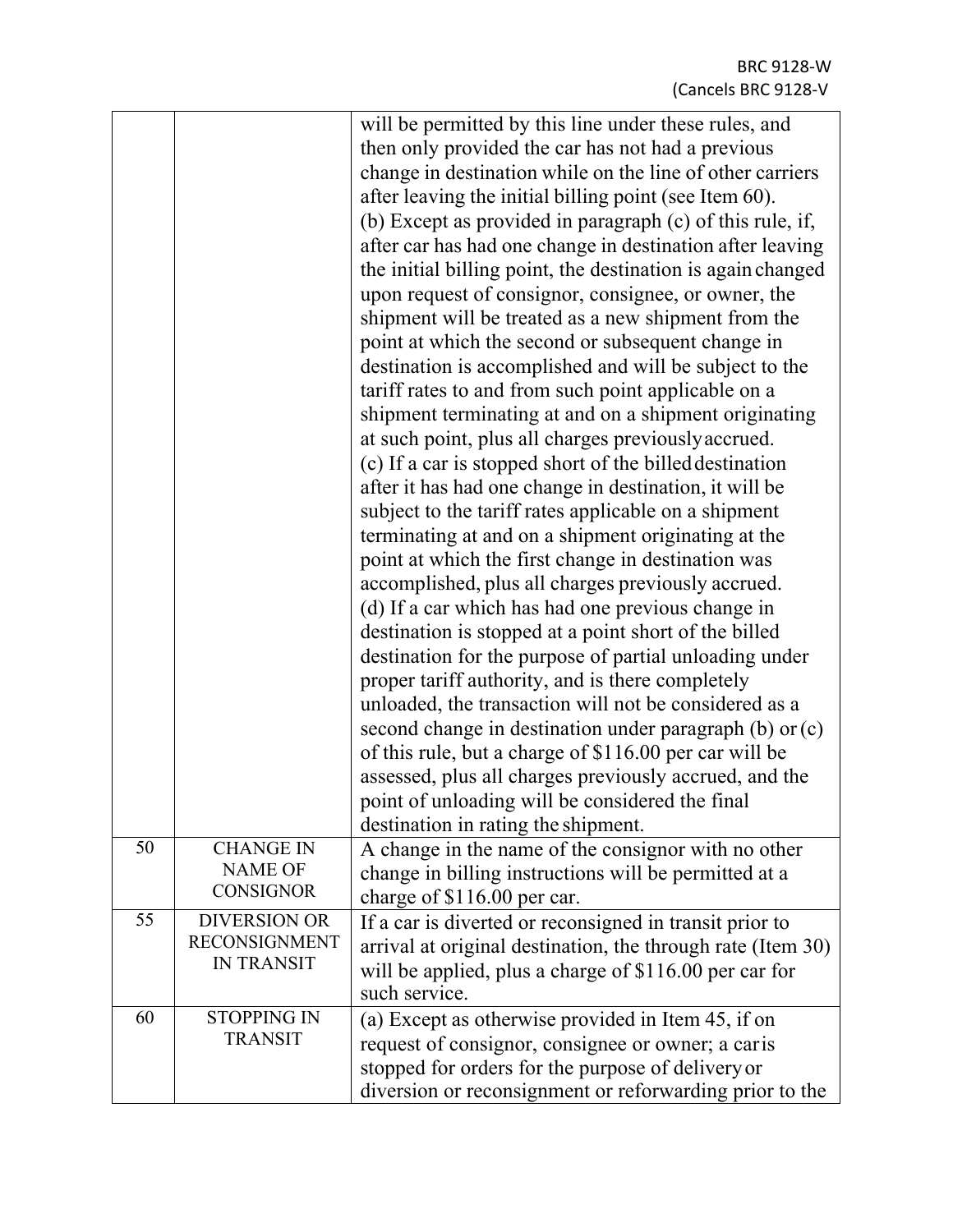| arrival at original billed destination, a charge of                                                                        |  |
|----------------------------------------------------------------------------------------------------------------------------|--|
| \$116.00 per car will be made for such service and the                                                                     |  |
| point where the car is stopped will be considered the                                                                      |  |
| original destination of the freight, and notice will be                                                                    |  |
| sent, or given, to the party (at the post office address                                                                   |  |
| designated by him) on whose order car is held. If the                                                                      |  |
| car is subsequently forwarded from point at which held,                                                                    |  |
|                                                                                                                            |  |
| the provisions of Items 70 and/or 95, as the case may                                                                      |  |
| be, will also be applied. The service of stopping as                                                                       |  |
| provided in this rule will not prevent one change of                                                                       |  |
| destination under the provisions of Item 45.                                                                               |  |
| (b) If, after arrival at billed destination, car is withheld                                                               |  |
| from placement on request of consignor, consignee, or                                                                      |  |
| owner, no charge will be made for such service but the                                                                     |  |
| point at which car is held will be considered the                                                                          |  |
| destination of the car and notice will be sent, or given,                                                                  |  |
| to the party (at the post office address designated by                                                                     |  |
| him) on whose order car is held. If the car is                                                                             |  |
| subsequently placed for unloading, or is forwarded                                                                         |  |
| from the point at which held, the provisions of Item 70                                                                    |  |
| will also be applied. The service of withholding from                                                                      |  |
| placement as provided in this rule will not prevent one                                                                    |  |
| change in destination under the provisions of Item 45.                                                                     |  |
| (c) If a car is stopped or held by this line without                                                                       |  |
| specific instructions from the consignor, consignee, or                                                                    |  |
|                                                                                                                            |  |
| owner, for the purpose of obtaining diversion or                                                                           |  |
| reconsignment orders, at any point intermediate to the                                                                     |  |
| destination to which the car is consigned, no charge                                                                       |  |
| will be made for the stop, but the point at which car is                                                                   |  |
| stopped or held will be considered as the destination of                                                                   |  |
| the car and any diversion or reconsignment effected at                                                                     |  |
| the request of consignor, consignee, or owner will be                                                                      |  |
| made under the provisions of Items 70, and/or 95, as                                                                       |  |
| the case may be, except that if the consignor, consignee                                                                   |  |
| or owner requests that the car be forwarded over the                                                                       |  |
| same route and to the same consignee and destination                                                                       |  |
| as originally billed and it is actually so forwarded, such                                                                 |  |
|                                                                                                                            |  |
|                                                                                                                            |  |
| forwarding will not be considered as a diversion or                                                                        |  |
| reconsignment under these rules.<br><b>DIVERSION OR</b><br>70<br>If a car is diverted or reconsigned on orders placed with |  |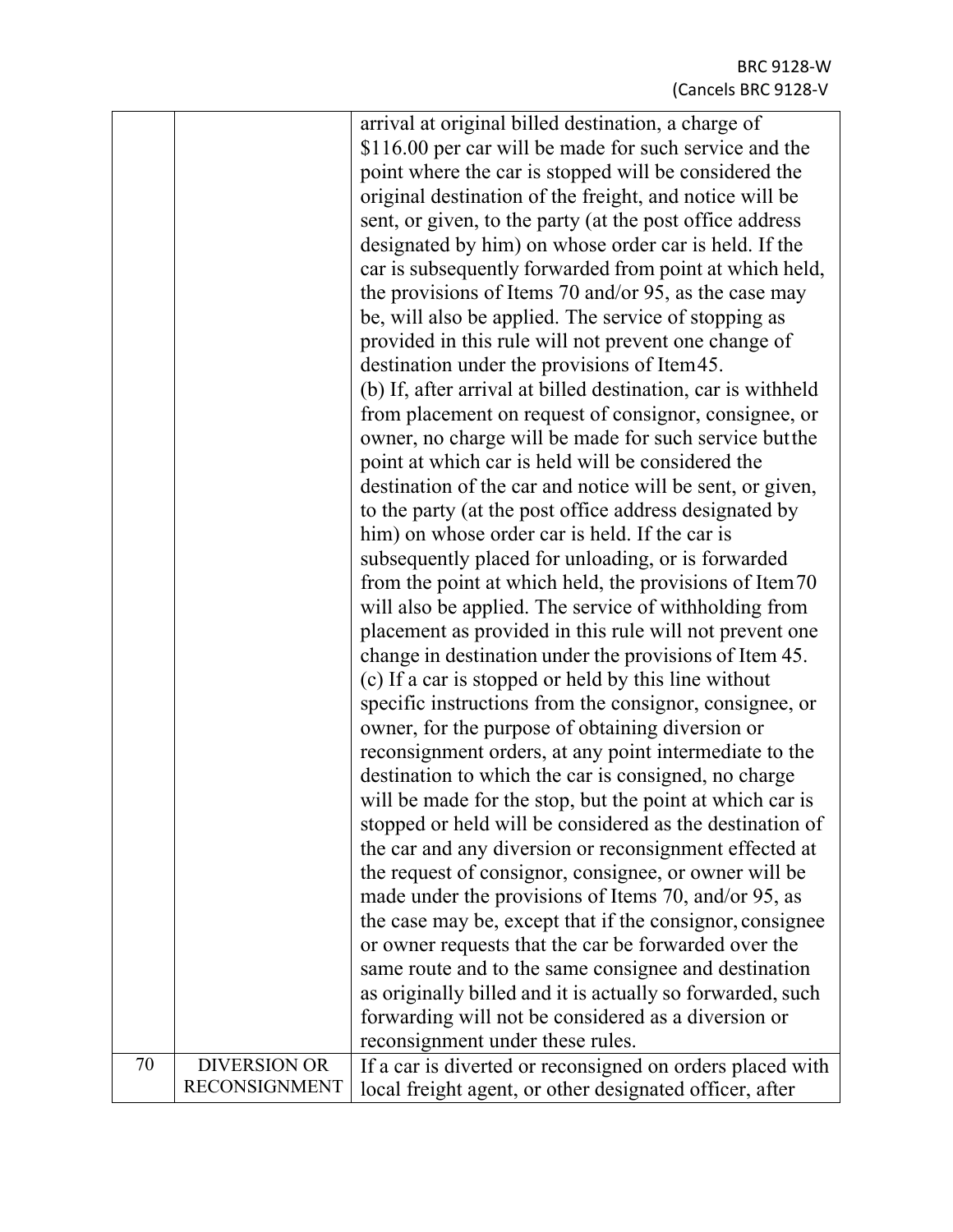|     | <b>BEFORE</b>                      | arrival of the car at billed destination, but before        |
|-----|------------------------------------|-------------------------------------------------------------|
|     | <b>PLACEMENT</b>                   | placement for unloading, the through rate (Item 30) will    |
|     |                                    | be applied and a charge of \$232.00 per car will be made    |
|     |                                    | for such service.                                           |
| 75  | <b>METHOD OF</b>                   | As this tariff is supplemented, numbered items with         |
|     | <b>CANCELING</b>                   | letter suffixes cancel correspondingly numbered items       |
|     | <b>ITEMS</b>                       | in the original tariff or in a prior supplement. Letter     |
|     |                                    | suffixes will be used in alphabetical sequence starting     |
|     |                                    | with A.                                                     |
|     |                                    | Example: Item 100-A cancels Item 100, and Item 200-         |
|     |                                    | B cancels Item 200-A in a prior supplement, which in        |
|     |                                    | turn canceled Item 200.                                     |
| 85  | <b>DIVERSION OR</b>                | If a car has been placed for unloading at original billed   |
|     | <b>RECONSIGNMENT</b>               | destination and is subsequently forwarded without           |
|     | <b>AFTER</b>                       | being unloaded, it will be subject to the published tariff  |
|     | <b>PLACEMENT</b>                   | rates/charges applicable for both the shipment              |
|     |                                    | terminating on the BRC and also the shipment                |
|     |                                    | originating on the BRC.                                     |
| 95  | <b>BACK-HAUL</b>                   | (a) Before Placement: If a car is diverted or               |
|     | <b>RULE</b>                        | reconsigned before placement for unloading, the             |
|     |                                    | through rate (Item 30) will be applied from original        |
|     |                                    | shipping point to final destination which would apply in    |
|     |                                    | the absence of the out-of-line service, plus the            |
|     |                                    | applicable rates (or back-haul rates, if any), to cover the |
|     |                                    | back-haul service in each direction, plus charge of         |
|     |                                    | \$232.00 per car, but not in excess of the full             |
|     |                                    | combination of tariff rates applicable on a shipment        |
|     |                                    | terminating at and on a shipment originating at the         |
|     |                                    |                                                             |
|     |                                    | point of diversion or reconsignment, without the            |
|     |                                    | addition of diversion or reconsignment charge.              |
|     |                                    | (b) After Placement: If a car has been placed for           |
|     |                                    | unloading at original billed destination and is             |
|     |                                    | forwarded therefrom without being unloaded, it will be      |
|     |                                    | subject to the tariff rates applicable on a shipment        |
|     |                                    | terminating at and on a shipment originating at the         |
|     |                                    | point of diversion or reconsignment.                        |
| 105 | "ORDER-NOTIFY"                     | Except on cars consigned to or ordered for delivery on      |
|     | <b>SHIPMENTS HELD</b>              | public delivery tracks, shipments covered by "Order" or     |
|     | <b>FOR SURRENDER</b><br>OF BILL OF | "Order-Notify" bills of lading placed on hold tracks and    |
|     | <b>LADING AT</b>                   | held only for surrender of bill of lading (without          |
|     | <b>DESTINATION</b>                 | involving any change in or addition to original billing     |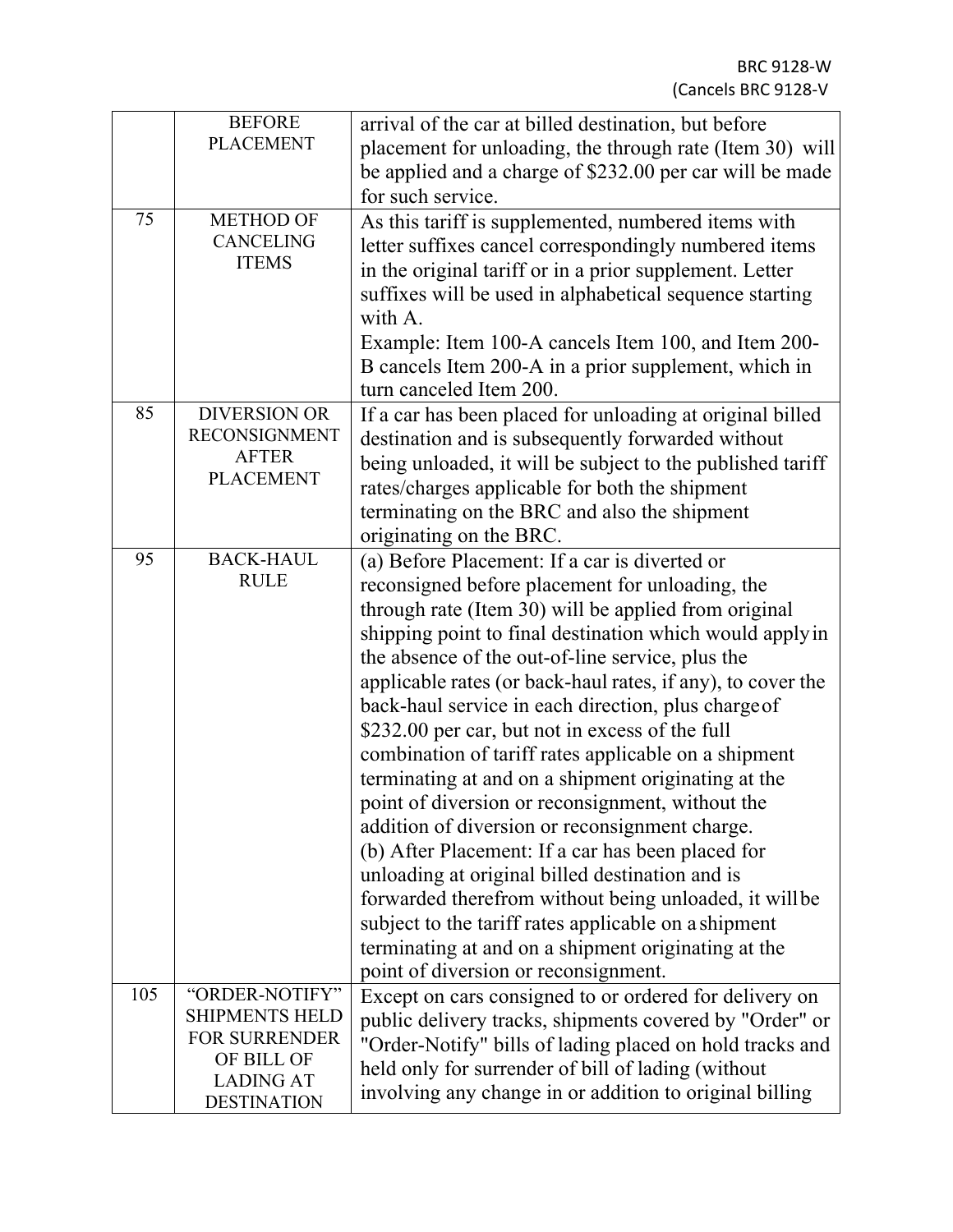| instructions) and necessitating subsequent movement of<br>the car to place of delivery, will be subject to the<br>following:                                                                                                                                                                                                                                                                                                                                                                                                                                                                                                           |
|----------------------------------------------------------------------------------------------------------------------------------------------------------------------------------------------------------------------------------------------------------------------------------------------------------------------------------------------------------------------------------------------------------------------------------------------------------------------------------------------------------------------------------------------------------------------------------------------------------------------------------------|
| (a) No charge will be made if bill of lading is<br>surrendered to local freight agent or other authorized<br>representative at destination direct by consignee or<br>owner, or indemnity bond executed in lieu thereof or<br>other satisfactory assurance given carrier (see Note 2) in<br>time to permit instructions to move the cars<br>to be given to the yard employees prior to the<br>expiration of 24 hours after the first 7:00 A.M. after the<br>day on which notice of arrival is sent, or given to the<br>consignee or party entitled to receive same. (See<br>Exceptions 1 and 2 and Notes 1, 2, and 3).                  |
| (b) A charge of \$232.00 per car will be made if bill of<br>lading is not surrendered to local freight agent or other<br>authorized representative at destination direct by<br>consignee or owner, or indemnity bond executed in lieu<br>thereof, or other satisfactory assurance given carrier<br>(see Note 2) in time to permit instructions to move the<br>car to be given yard employees prior to the expiration<br>of 24 hours after the first 7:00 A.M. after the day on<br>which notice of arrival is sent, or given, to the<br>consignee or party entitled to receive same. (See<br>Exceptions 1 and 2 and Notes 1, 2, and 3). |
| EXCEPTION 1. If bill of lading or indemnity bond or<br>other satisfactory assurance in lieu of the original bill of<br>lading is not surrendered to local freight agent or other<br>authorized representative at destination direct by<br>consignee or owner, but is surrendered to agent at<br>billing point or other authorized representative at other<br>than destination, the following charges will be assessed:                                                                                                                                                                                                                 |
| (a) If bill of lading or indemnity bond or other<br>satisfactory assurance in lieu of the original bill of<br>lading is surrendered in time to permit instructions to<br>be transmitted so as to reach yard employees at<br>destination prior to the expiration of 24 hours after the<br>first 7:00 A.M. after the day on which notice of arrival                                                                                                                                                                                                                                                                                      |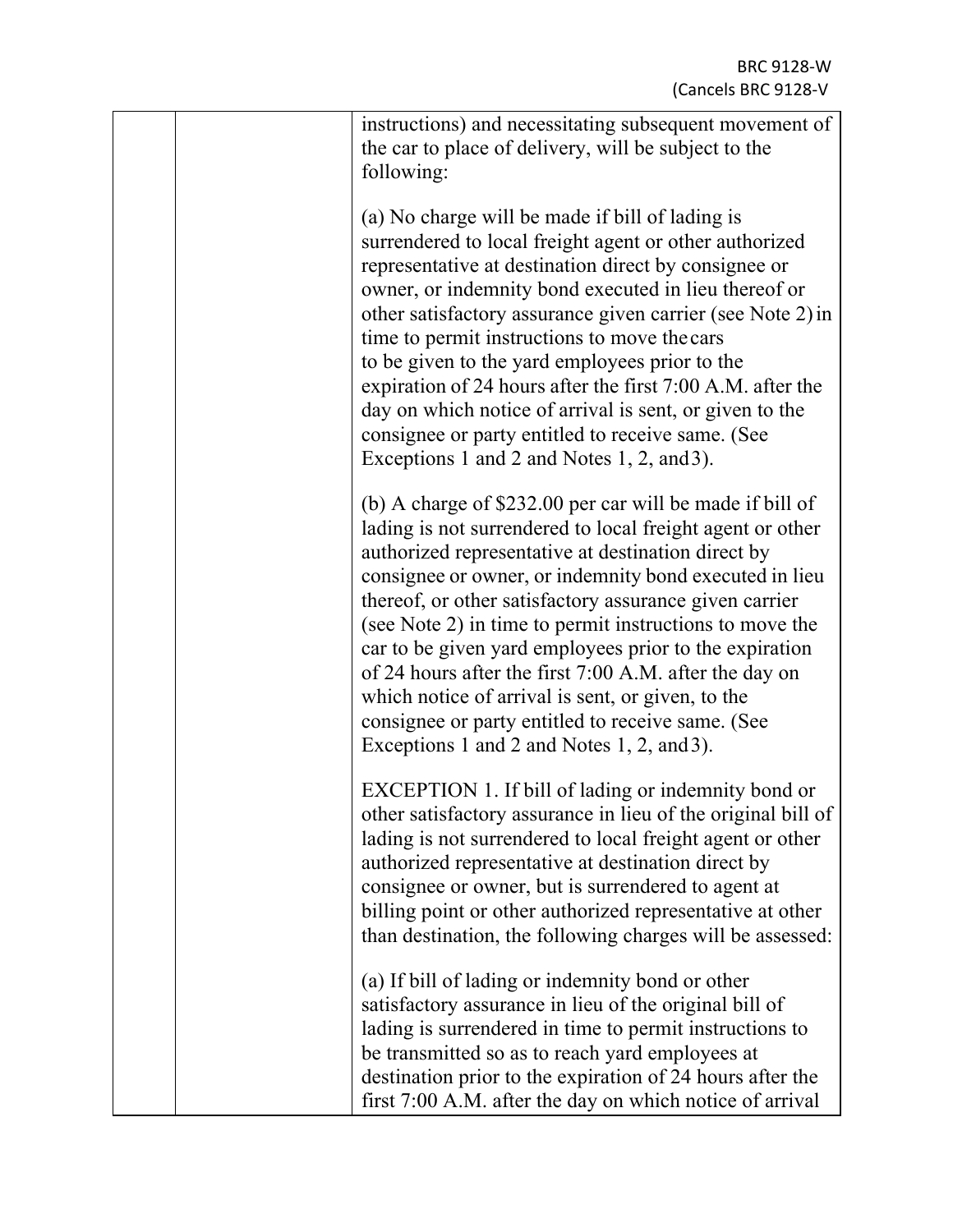|  | is sent, or given, to the consignee or party entitled to<br>receive same, \$116.00 per car. (See Note 1).                                                                                                                                                                                                                                                                                                                                                                                                           |
|--|---------------------------------------------------------------------------------------------------------------------------------------------------------------------------------------------------------------------------------------------------------------------------------------------------------------------------------------------------------------------------------------------------------------------------------------------------------------------------------------------------------------------|
|  | (b) If bill of lading or indemnity bond or other<br>satisfactory assurance in lieu of the original bill of<br>lading is not received in time to permit instructions to<br>be transmitted so as to reach yard employees at<br>destination prior to the expiration of 24 hours after the<br>first 7:00 A.M. after the day on which notice of arrival<br>is sent, or given, to the consignee or party entitled to<br>receive same \$232.00 per car. (See Note 1.).                                                     |
|  | EXCEPTION 2.-When a single change in the name of<br>the consignor and/or consignee at destination (and/or a<br>single change in or a single addition to the designation<br>of place of delivery at destination) is made after arrival<br>at destination, and bill of lading is surrendered at the<br>time such order is given, the provisions of this rule will<br>not apply except as provided in Exception 1. Rules and<br>charges provided in Item 70 will apply.                                                |
|  | NOTE 1.-In computing time, Sundays and legal<br>holidays (National, State and Municipal), but not half-<br>holidays, will be excluded. When a legal holiday falls<br>on Sunday, the following Monday will be excluded.                                                                                                                                                                                                                                                                                              |
|  | NOTE 2.-When the original bill of lading covering an<br>"Order-Notify" shipment is not available, the shipment<br>may be delivered upon an indemnity bond (either<br>individual or blanket), or other satisfactory security in<br>lieu of the bill of lading; provided that where a bond is<br>executed a condition of the same shall be that the bill of<br>lading will be obtained and surrendered immediately<br>upon receipt of advice by the party executing the same<br>that the bill of lading is available. |
|  | It is not intended that the provisions of this Note will in<br>any way modify the application of Rule 7 of the<br>Uniform Freight Classification UFC 6000-Series,<br>issued by National Railroad Freight Committee, Agent.                                                                                                                                                                                                                                                                                          |
|  | NOTE 3.-This rule applies on all freight shipped at                                                                                                                                                                                                                                                                                                                                                                                                                                                                 |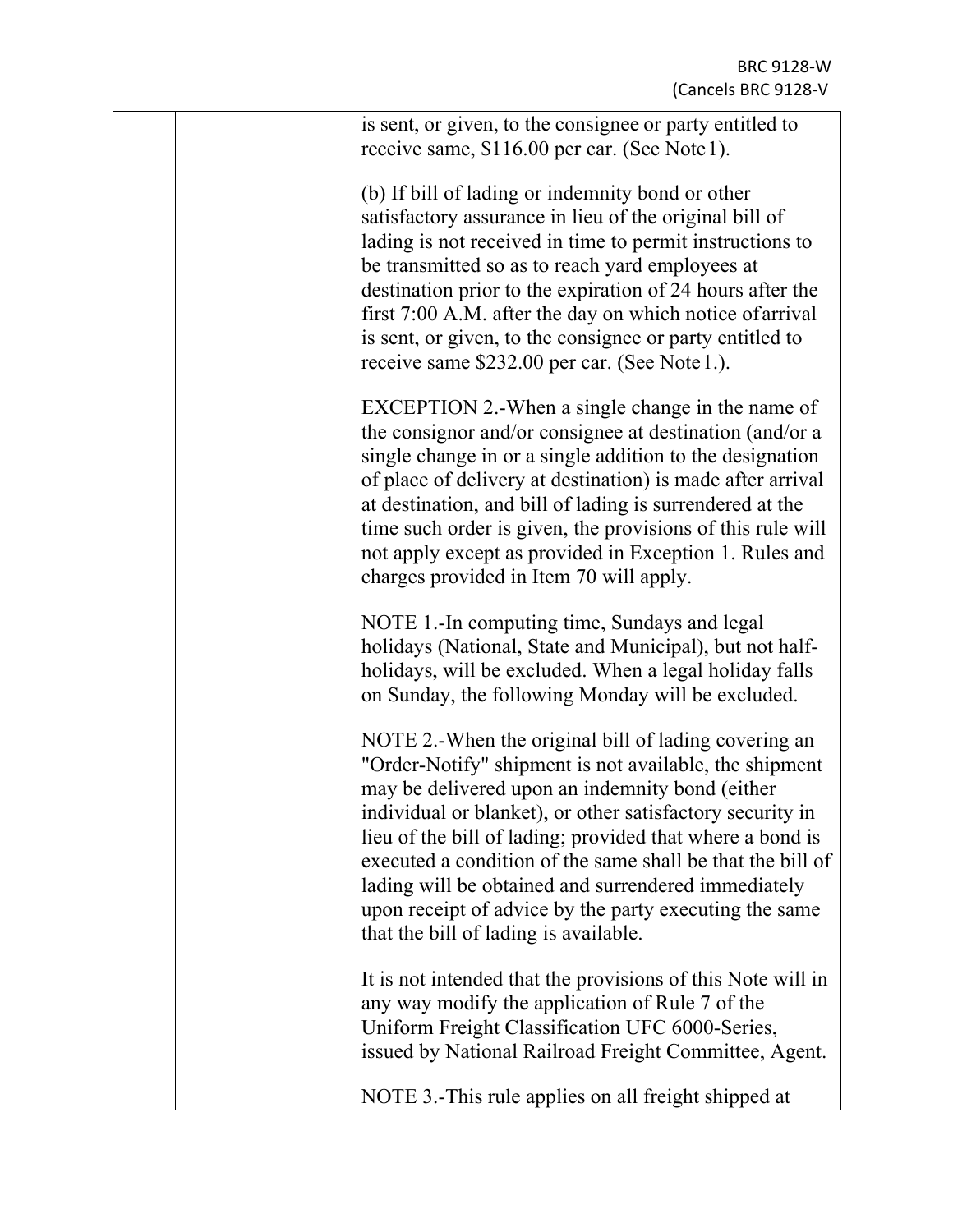|     |                                                                                                                                                                           | carload, less than carload or any quantity rating when a<br>car is provided for the movement or delivery of such<br>shipments, when consigned to or ordered for delivery to<br>other than public delivery tracks, and where such<br>freight is actually delivered in such car, to one<br>consignee at one destination, regardless of weight<br>thereof.                                                                                                                                                                                                                                                                                                                                                                                                                                                                                                                                                                                                                                                                                                                                                                                                                                                                                                                                                                                                                                                                                                                                                                                                                                                                                                                                                                                                                             |
|-----|---------------------------------------------------------------------------------------------------------------------------------------------------------------------------|-------------------------------------------------------------------------------------------------------------------------------------------------------------------------------------------------------------------------------------------------------------------------------------------------------------------------------------------------------------------------------------------------------------------------------------------------------------------------------------------------------------------------------------------------------------------------------------------------------------------------------------------------------------------------------------------------------------------------------------------------------------------------------------------------------------------------------------------------------------------------------------------------------------------------------------------------------------------------------------------------------------------------------------------------------------------------------------------------------------------------------------------------------------------------------------------------------------------------------------------------------------------------------------------------------------------------------------------------------------------------------------------------------------------------------------------------------------------------------------------------------------------------------------------------------------------------------------------------------------------------------------------------------------------------------------------------------------------------------------------------------------------------------------|
| 110 | <b>SHIPMENTS ON</b><br><b>STRAIGHT BILLS</b><br>OF LADING HELD<br><b>AT DESTINATION</b><br><b>FOR SURRENDER</b><br>OF BILL OF<br><b>LADING OR</b><br><b>WRITTEN ORDER</b> | Except on cars consigned to or ordered for delivery on<br>public delivery tracks, shipments covered by straight<br>bills of lading showing consignment to one party with<br>instructions therein, or on which instructions are<br>otherwise given to:<br>(1) Notify or advise another party and deliver only<br>upon surrender of written order, or<br>(2) Deliver only upon surrender of the original billof<br>lading, or when<br>(3) Consigned in any other manner which imposes<br>upon the carrier the obligation not to make delivery<br>except upon surrender of original bill of lading or<br>written order (placed on hold tracks and held only for<br>surrender of bill of lading, or written order), as the case<br>may be (without involving any change in or addition to<br>original billing instructions) and necessitating<br>subsequent movement of the car to place of delivery,<br>will be subject to the following:<br>(a) No charge will be made if bill of lading or written<br>order, as the case may be, is surrendered to local freight<br>agent or other authorized representative at destination<br>direct by consignee or owner, or indemnity bond<br>executed in lieu thereof or other satisfactory assurance<br>given carrier (see Note 2) in time to permit instructions<br>to move the car to be given the yard employees prior to<br>the expiration of 24 hours after the first 7:00 A.M. after<br>the day on which notice of arrival is sent, or given, to<br>the consignee or party entitled to receive the same. (See<br>Exceptions 1 and 2 and Notes 1, 2, and 3).<br>(b) A charge of \$232.00 per car will be made if bill of<br>lading or written order, as the case may be, is not<br>surrendered to local freight agent or other authorized |
|     |                                                                                                                                                                           | representative at destination direct by consignee or                                                                                                                                                                                                                                                                                                                                                                                                                                                                                                                                                                                                                                                                                                                                                                                                                                                                                                                                                                                                                                                                                                                                                                                                                                                                                                                                                                                                                                                                                                                                                                                                                                                                                                                                |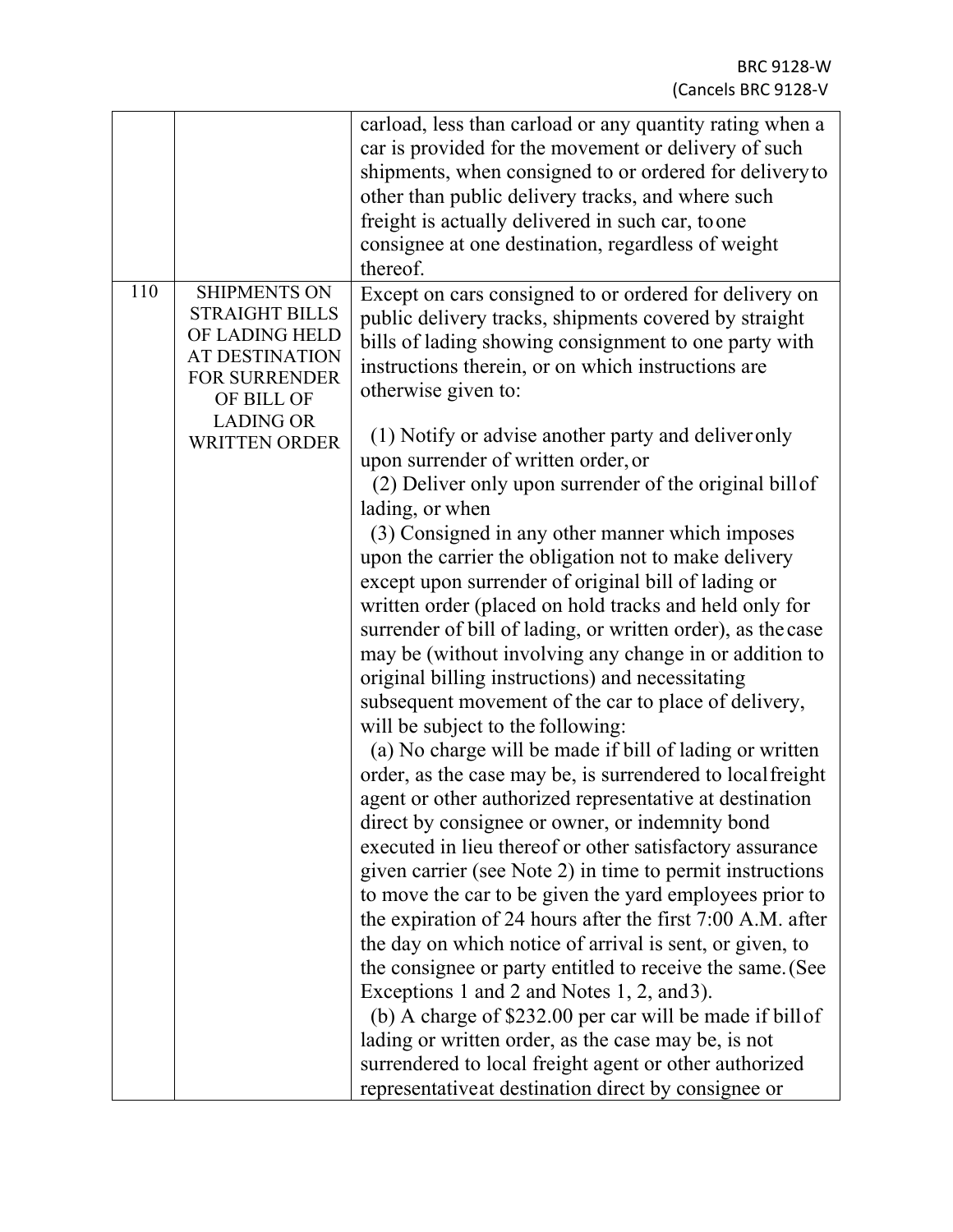| owner, or indemnity bond executed in lieu thereof or<br>other satisfactory assurance given carrier (see Note 2),<br>in time to permit instructions to move the car to be<br>given yard employees prior to the expiration of 24<br>hours after the first 7:00 A.M. after the day on which<br>notice of arrival is sent, or given, to the consignee or<br>party entitled to receive same. (See Exceptions 1 and 2)<br>and Notes $1, 2$ , and $3$ ).                                                                                                                                                                                                                                                                                                                                                                                                                                                                                                                                                                                                                                                                                                                                                                                                                                                                                                                                                                                                                                                                                            |
|----------------------------------------------------------------------------------------------------------------------------------------------------------------------------------------------------------------------------------------------------------------------------------------------------------------------------------------------------------------------------------------------------------------------------------------------------------------------------------------------------------------------------------------------------------------------------------------------------------------------------------------------------------------------------------------------------------------------------------------------------------------------------------------------------------------------------------------------------------------------------------------------------------------------------------------------------------------------------------------------------------------------------------------------------------------------------------------------------------------------------------------------------------------------------------------------------------------------------------------------------------------------------------------------------------------------------------------------------------------------------------------------------------------------------------------------------------------------------------------------------------------------------------------------|
| EXCEPTION 1.-If bill of lading or written order, as the<br>case may be, or indemnity bond or other satisfactory<br>assurance in lieu of the original bill of lading, or written<br>order, is not surrendered to local freight agent or other<br>authorized representative at destination direct by<br>consignee or owner, but is surrendered to agent at<br>billing point or other authorized representative at other<br>than destination, the following charges will be assessed:<br>(a) If bill of lading or written order, as the case may be,<br>or indemnity bond or other satisfactory assurance in<br>lieu of the original bill of lading or written order, is<br>surrendered in time to permit instructions to be<br>transmitted so as to reach yard employees at destination<br>prior to the expiration of 24 hours after the first 7:00<br>A.M. after the day on which notice of arrival is sent, or<br>given, to the consignee or party entitled to receive<br>same, \$116.00 per car. (See Note 1).<br>(b) If bill of lading or written order, as the case may be,<br>or indemnity bond or other satisfactory assurance in<br>lieu of the original bill of lading or written order is not<br>received in time to permit instructions to be transmitted<br>so as to reach yard employees at destination prior to the<br>expiration of 24 hours after the first 7:00 A.M. after the<br>day on which notice of arrival is sent, or given, to the<br>consignee or party entitled to receive same, \$232.00 per<br>car. (See Note 1). |
| EXCEPTION 2.-When a single change in the name of<br>consignor and/or consignee at destination and/or a<br>single change in or a single addition to the designation<br>of place of delivery at destination is made after arrival<br>at destination, and bill of lading, or written order is                                                                                                                                                                                                                                                                                                                                                                                                                                                                                                                                                                                                                                                                                                                                                                                                                                                                                                                                                                                                                                                                                                                                                                                                                                                   |